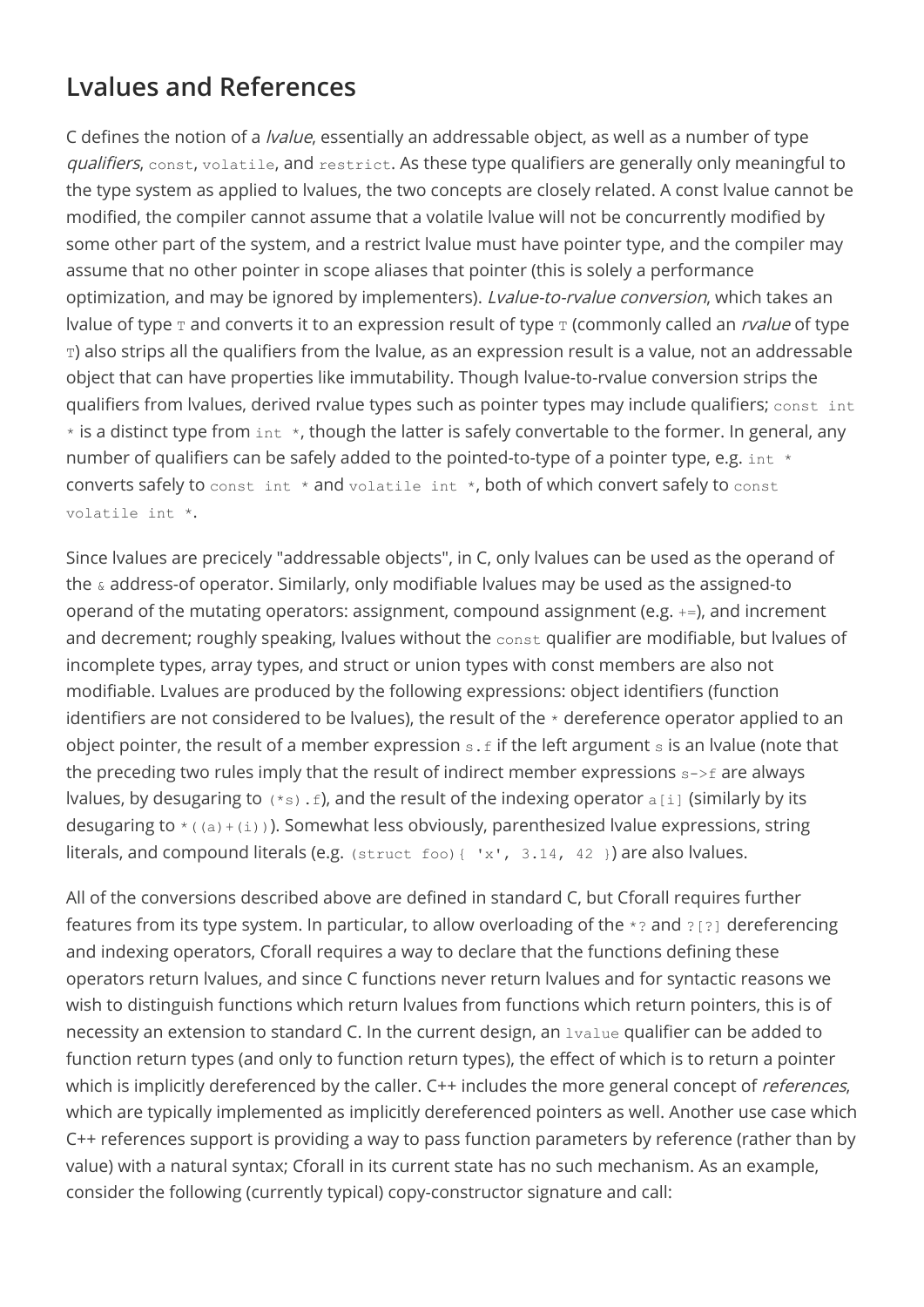## void ?{}(T \*lhs, T rhs);  $T \times$ ; T y = { x };

Note that the right-hand argument is passed by value, and would in fact be copied twice in the course of the constructor call  $T y = \{x\}$ ; (once into the parameter by C's standard memcpy semantics, once again in the body of the copy constructor, though it is possible that return value optimization will elide the memcpy-style copy). However, to pass by reference using the existing pointer syntax, the example above would look like this:

```
void ? { } (T *lhs, const T *rhs);
T x;
T y = \{ \&x \};
```
This example is not even as bad as it could be; assuming pass-by-reference is the desired semantics for the ?+? operator, that implies the following design today:

```
T ?+? (const T *lhs, const T *rhs);
T a, b;
T c = \&a + \&b,
```
In addition to  $\epsilon$  a +  $\epsilon$ b being unsightly and confusing syntax to add a and b, it also introduces a possible ambiguity with pointer arithmetic on  $T^*$  which can only be resolved by return-type inference.

Pass-by-reference and marking functions as returning lvalues instead of the usual rvalues are actually closely related concepts, as obtaining a reference to pass depends on the referenced object being addressable, i.e. an lvalue, and lvalue return types are effectively return-by-reference. Cforall should also unify the concepts, with a parameterized type for "reference to  $T$ ", which I will write  $T\&$ .

Firstly, assignment to a function parameter as part of a function call and local variable initialization have almost identical semantics, so should be treated similarly for the reference type too; this implies we should be able to declare local variables of reference type, as in the following:



Unlike in C++, we would like to have the capability to re-bind references after initialization, as this allows the attractive syntax of references to support some further useful code patterns, such as first initializing a reference after its declaration. Constant references to  $T$  ( $T\&$  const) should not be re-bindable.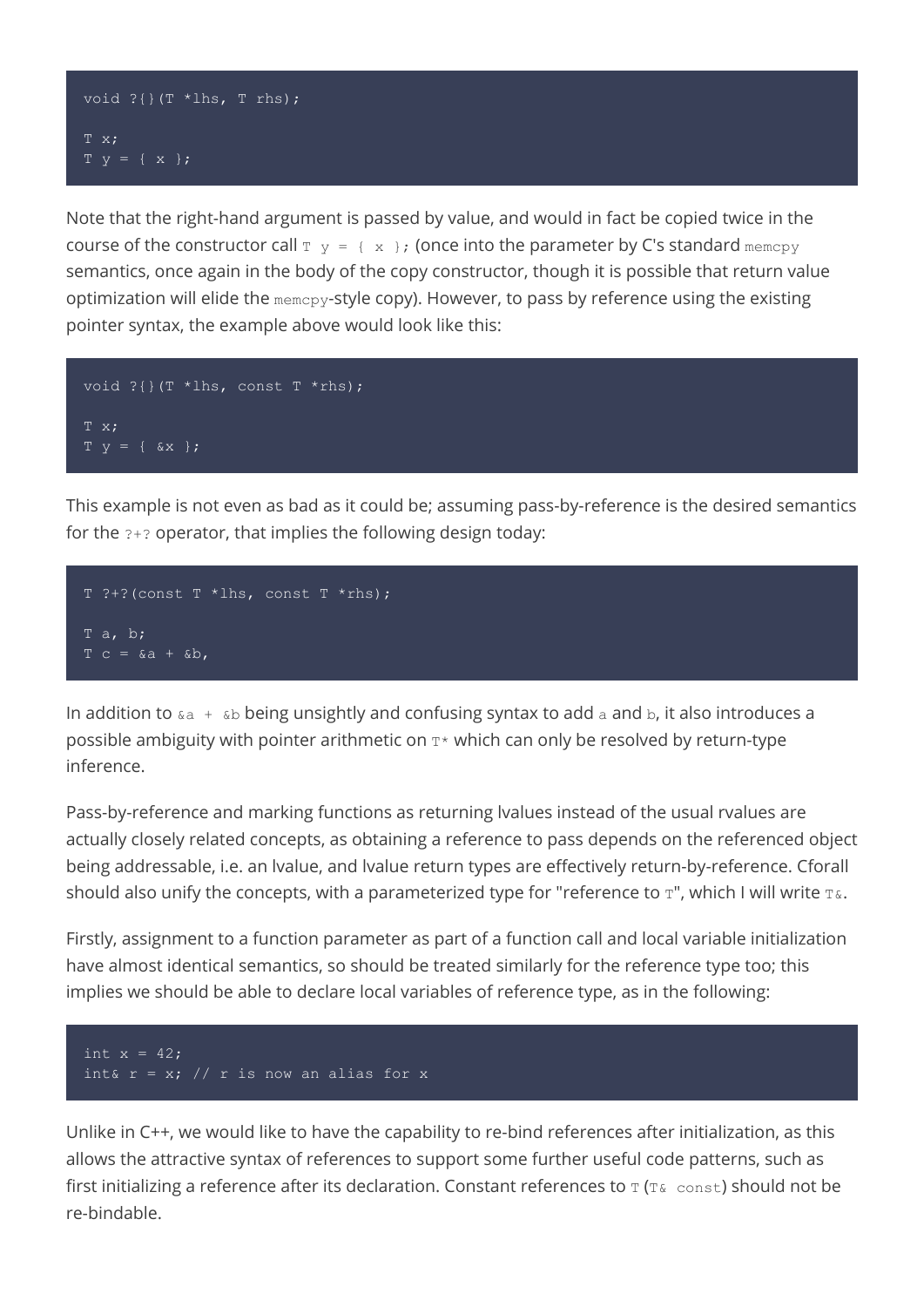One option for re-binding references is to use a dedicated operator, as in the code example below:

```
int i = 42, j = 7;
int& r = i; // bind r to i
r = j; // set i (== r) to 7
             // rebind r to j using the new := rebind operator
r := j; // rebind r to j using t<br>i = 42; // reset i (!= r) to 42
assert(r == 7);
```
Another option for reference rebind is to modify the semantics of the  $\alpha$  address-of operator. In standard C, the address-of operator never returns an Ivalue, but for an object of type  $T$ , returns a  $T^*$ . If the address-of operator returned an lvalue for references, this would allow reference rebinding using the usual pointer assignment syntax; that is, if address-of a  $T\&$  returned a  $T*\&$  then the following works:

```
int i = 42; j = 7;int& r = i; // bind r to i<br>
r = j; // set i (== r
              \sqrt{15} set i (== r) to 7
\delta r = \delta j; // rebind r to j using the newly mutable "address-of reference"
i = 42; // reset i (!= r) to 42
assert(r == 7);
```
This change (making addresses of references mutable) allows use of existing operators defined over pointers, as well as elegant handling of nested references-to-references.

The semantics and restrictions of  $T\alpha$  are effectively the semantics of an Ivalue of type  $T$ , and by this analogy there should be a safe, qualifier dropping conversion from const volatile restrict T& (and every other qualifier combination on the  $\text{I}$  in  $\text{I}$ &) to  $\text{I}$ . With this conversion, the resolver may type most expressions that C would call "lvalue of type  $T$ " as  $T\&$ . There's also an obvious argument that lvalues of a (possibly-qualified) type  $\tau$  should be convertable to references of type  $\tau$ , where  $\tau$  is also so-qualified (e.g. Ivalue int to int&, Ivalue const char to const char $\⊂>6$ ). By similar arguments to pointer types, qualifiers should be addable to the referred-to type of a reference (e.g. int& to const int&). As a note, since pointer arithmetic is explictly not defined on  $T_{\&}$ , restrict  $T_{\&}$  should be allowable and would have alias-analysis rules that are actually comprehensible to mere mortals.

Using pass-by-reference semantics for function calls should not put syntactic constraints on how the function is called; particularly, temporary values should be able to be passed by reference. The mechanism for this pass-by-reference would be to store the value of the temporary expression into a new unnamed temporary, and pass the reference of that temporary to the function. As an example, the following code should all compile and run:

```
void f(int& x) { printf("d\nu", x++); }
```

```
int i = 7, j = 11;
const int answer = 42;
```